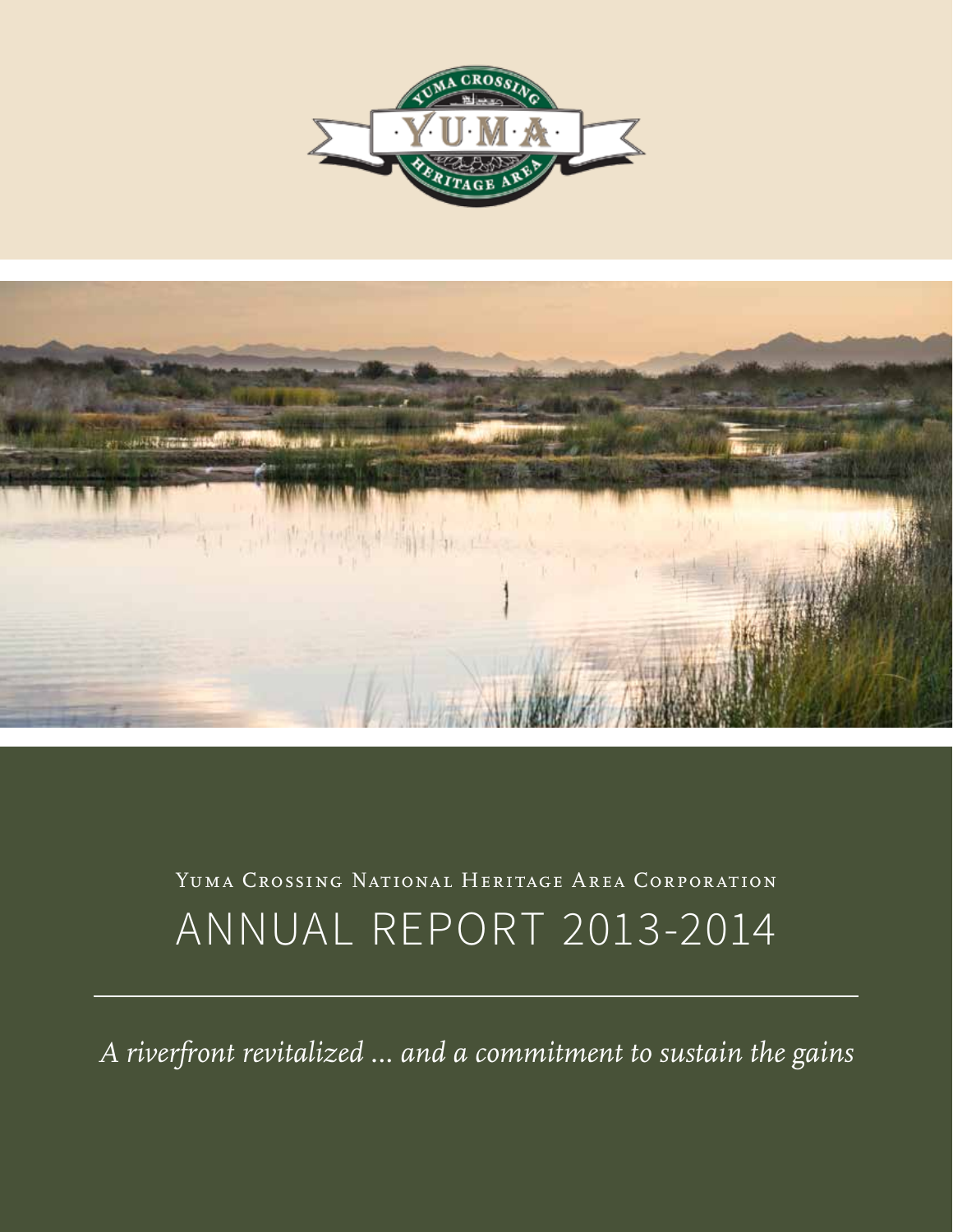

#### 000000000000000000000000000000000000

*Above: A view from the Herb Guenther Scenic Overlook*

## **Letter from the Chair**

2014 was another year of progress for the Yuma Crossing National Heritage Area. We were able to establish a strong working relationship with the Bureau of Reclamation and our other partners to cement long-term maintenance funding for the Yuma East Wetlands. Through the efforts of staff, volunteers, and community donors, the Yuma Territorial Prison State Historic Park is now operationally self-sufficient without state or city funding. Through a private foundation grant, we have developed a great new vision for the Quartermaster Depot State Historic Park.

This Annual Report also discusses initiatives to enhance the West Wetlands, the Arizona Historical Society, and Yuma's historic properties as well as to help carry out the City's Centennial celebration. In 2014, the community also honored Judge

John Roll in the dedication and naming of Yuma's Federal Courthouse in the downtown riverfront.

A key issue facing the Heritage Area is Congressional reauthorization of the National Heritage Area, which was to end on September 30, 2015. In December 2014, Congress approved a seven-year extension. We are grateful to the Yuma community and Arizona Congressional delegation, particularly Senator McCain, for their support of the Yuma Crossing National Heritage Area. This provides much needed funding stability from our federal partner.

We look forward to continued success in 2015.

House D Zerahin

Thomas Rushin Chair, Yuma Crossing National Heritage Area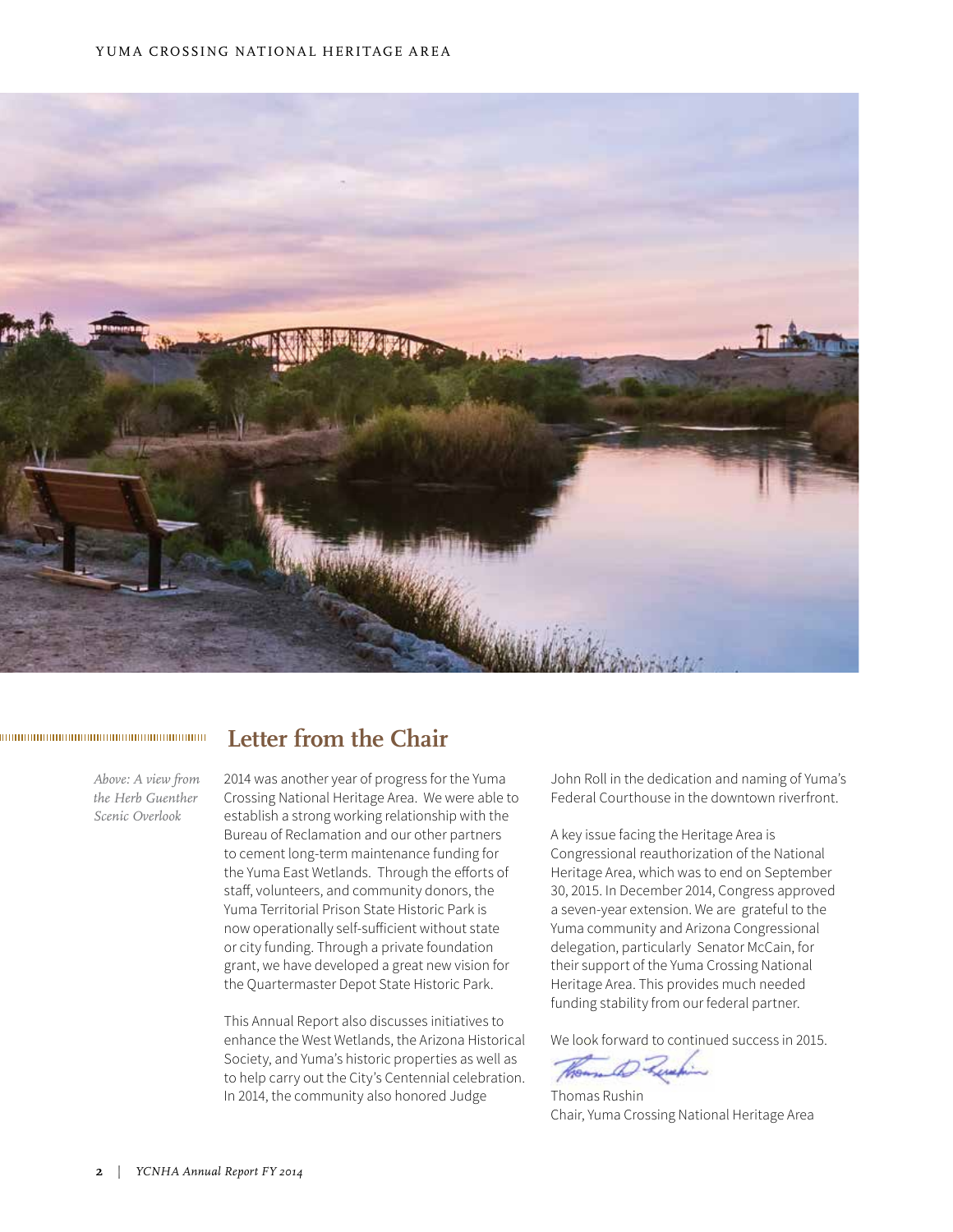





# **Arizona State Parks in Yuma**

The Heritage Area has successfully completed its 5th year of operating the state parks in Yuma, when in 2010 state budget cuts threatened their closure. Through the efforts of a dedicated staff and core of volunteers, the Yuma Territorial Prison State Historic Park has not only achieved operational self-sufficiency, but is now able to invest in major improvements and address long-deferred maintenance. In 2014, the Heritage Area installed audio systems in the cells which brought the voices of long-past prisoners to life. "Bad Girls of the West," a major new exhibit on women prisoners, also opened. Some much-needed maintenance of the cell block area was undertaken to ensure visitor safety.

A \$40,000 grant was secured from the National Park Service and initial Section 106 consultation was completed to rebuild the prison walls on either side of the Sally Port. Design should move forward in 2015, with the west side wall the first priority for construction.

The approach to the Quartermaster Depot State Historic Park, which has never had the market appeal of the Prison, is different. The master plan calls for the park to tell the story of the past, present, and future of the Colorado River. A planning grant from the Walton Family Foundation allowed the development of an ambitious plan. View a copy of this plan on the Heritage Area website: www.yumaheritage.com. PHOTOS *From top, clockwise: An interpretation of the Yuma Territorial Prison North Wall • The Quartermaster Depot interpretive steamboat abstraction and restored Storehouse • The restored Sally Port*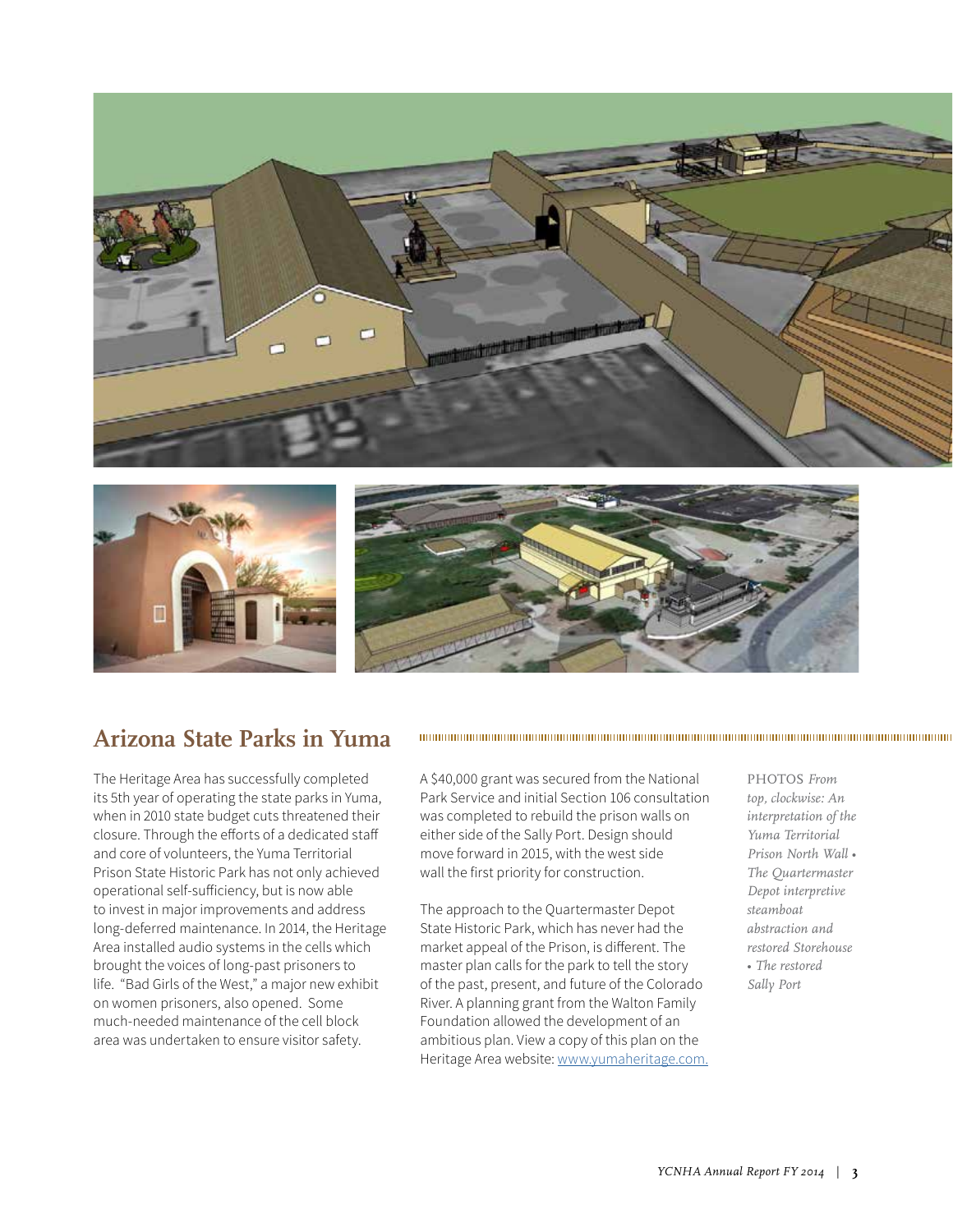#### **Wetlands Restoration in Yuma East Wetlands and beyond**

2014 saw the implementation of the long-term maintenance program in partnership with the Bureau of Reclamation's Multi-Species Conservation Program (MSCP), Bureau of Reclamation, Quechan Indian Tribe, City of Yuma, and Arizona Game and Fish Commission. While the Heritage Area manages day to day operations and holds the 404 Permit, the Bureau of Reclamation is responsible for pump maintenance and any potential capital upgrades to the irrigation system. The irrigation systems are, of course, the life blood to the 350 restored acres of wetlands. This is an important partnership critical to the sustainability of the Yuma East Wetlands.

The Heritage Area has also been a leader in wetlands restoration efforts well beyond Yuma. In 2014, the Heritage Area completed its two years of initial maintenance on the restoration at Hunters Hole and turned over long-term maintenance to the MSCP. The project was funded entirely without NPS or City of Yuma funds. Initial planning, permitting, and construction documents were funded through the Walton Family Foundation, with construction and initial maintenance funded by the Arizona Water Protection Fund. In conjunction with ProNatura, a Mexican NGO, this project is considered a model for bi-national cooperation in support of wetlands restoration in the desert Southwest. The Heritage Area also has a Cooperative Agreement with the Bureau of Land Management (BLM) to assist them in restoration efforts at Betty's Kitchen northeast of Yuma.

### **2014 Excellence on the Waterfront Award**

The Heritage Area was one of 11 winners of the prestigious Excellence on the Waterfront international awards by the Waterfront Center at its annual conference November 7, 2014 in Washington, D.C. The project honor award in the environmental/mixed use category was the result of the vast transformation of Yuma's Colorado Riverfront. The Heritage Area's environmental restoration and economic revitalization efforts have restored hundreds of acres of wetlands, spurred commercial development, and established major park and trail installations along the riverfront.





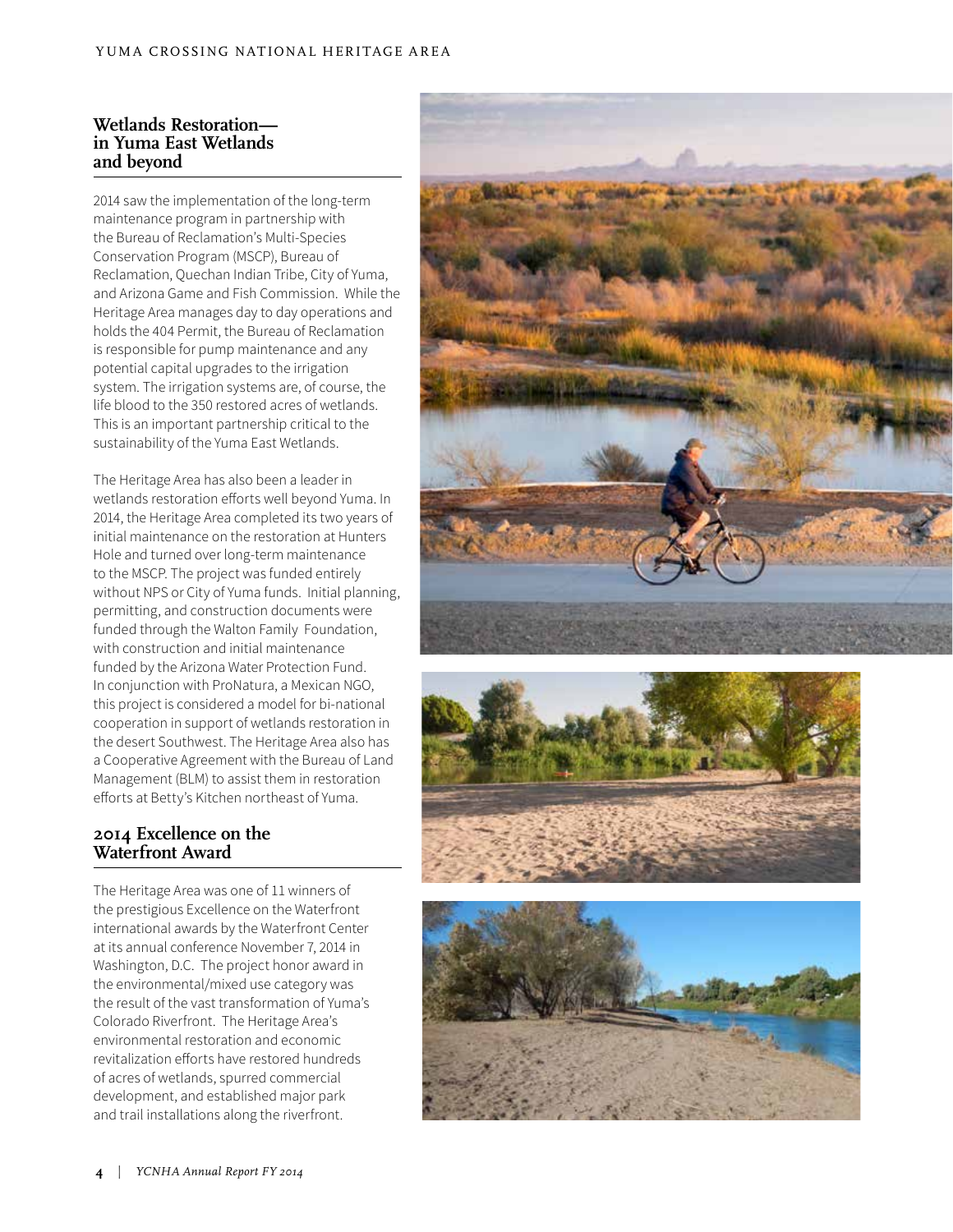





## **West Wetlands**

In 2009, the Heritage Area assisted the City of Yuma's Parks and Recreation Department in updating its master plan for those portions of West Wetlands park which are yet to be completed. Since then, the Heritage Area has focused its efforts along the river—securing grants from the Bureau of Reclamation and the National Park Service to clear non-native vegetation, plant the bank line, and develop a trail system and interpretive signage. The Heritage Area is also working with the City's Parks and Recreation Department to expand recreational opportunities along the river. Heritage Area staff teamed up with the City to make possible the opening of "Centennial Beach" during those celebrations in April 2014. Planning is now proceeding on another beach in the western part of the park.

## **Centennial**

The Heritage Area was asked by the City of Yuma to assist in the management of events and activities associated with the City of Yuma's celebration of its 100th anniversary. The week of April 7th featured six days of spectacular events, kicking off with Governor Jan Brewer's dedication of historic Main Street's new entryway signs and the sealing of a time capsule, followed by a community old-fashioned ice cream social. A community BBQ was held at the Quartermaster Depot on Tuesday, followed by the opening of a photo display of historic Yuma at the Yuma Art Center on Wednesday. On Thursday, the community turned out in full force at West Wetlands to break the Guinness Book of World Records for a mass aerial photograph. The new beach at West Wetlands was dedicated, and a gigantic fireworks display topped off the night. On Friday, a block party rocked Main Street. On Saturday, thousands flocked to the Desert Sun Stadium for an all-day concert (called "Tunes and Tacos"), which featured Creedence Clearwater Revisited and Lonestar.

*Clockwise from top: A bike rider enjoying the Yuma East Wetlands bike path • Yuma Centennial opening ceremony with Governor Jan Brewer • Yuma Centennial Guinness World Record attempt • Yuma West Wetlands cleared bank line and trail system construction • Centennial Beach*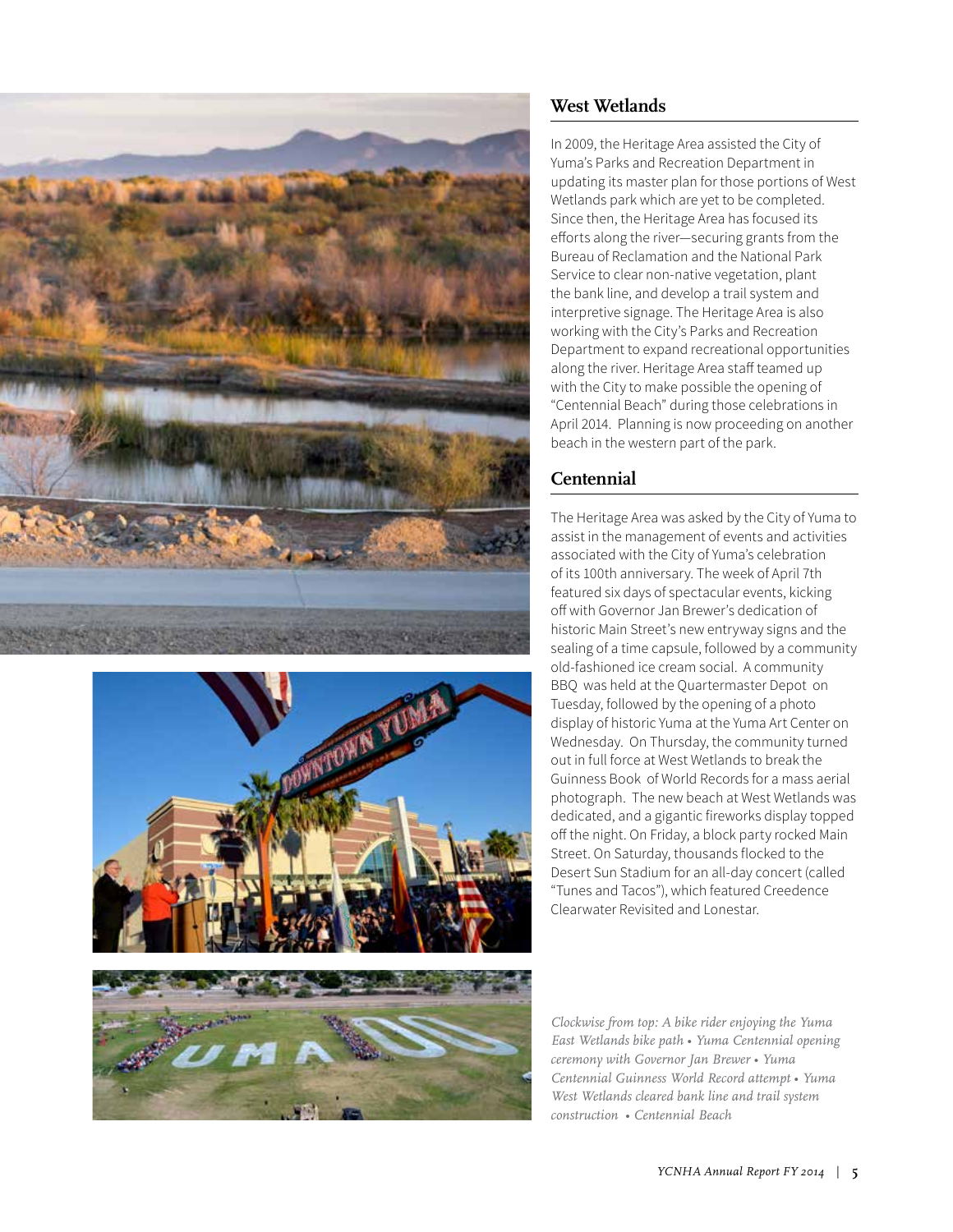

Sanguinetti House Museum photos *• Top : Interpretive exhibit area • Top right: Revitalized historic dining room • Bottom left: Custom E.F. Sanguinetti family mural • Bottom right: Restored garden and exterior museum improvements*

#### **Arizona Historical Society**

A key element of the Brinley Historic District is the Arizona Historical Society's Yuma museum and campus along Madison Avenue. Originally the home and gardens of E.F. Sanguinetti (one of Yuma's leading business and civic leaders), the property was donated to the Historical Society 50 years ago. With state funds shrinking and the facility in need of revitalization, the local Yuma County Historical Society stepped forward to generate funds and volunteers. What was needed, however, was a clear and compelling vision for the future of the museum and campus.

The Heritage Area assembled a team to develop a new plan, collaborating with all state and local partners. The result was " Arizona Historical Society's Yuma Campus: A New Vision" (available at www.yumaheritage.com), which contained both a long-term vision along with concrete and visible "early action" projects which generate public interest, enthusiasm, and credibility for the project. 2014 saw the unleashing of tremendous commitment of volunteer time, donor support, and significant on-the-ground progress.

#### **Economic and Community Impact Analysis**

As part of the National Park Service's ongoing evaluation process of National Heritage Areas, the independent consulting firm of Tripp Umbach completed a study of the impact of three National Heritage Areas—one of which was Yuma—on their respective economies and communities.

The February 2014 study documented that the Yuma Crossing National Heritage Area directly and indirectly generates \$22.7 million per year in Arizona, creates and supports 277 jobs, and generates \$1.3 million in tax revenues for state and local economies. The full study can be accessed on the Heritage Area's website at www.yumaheritage.com.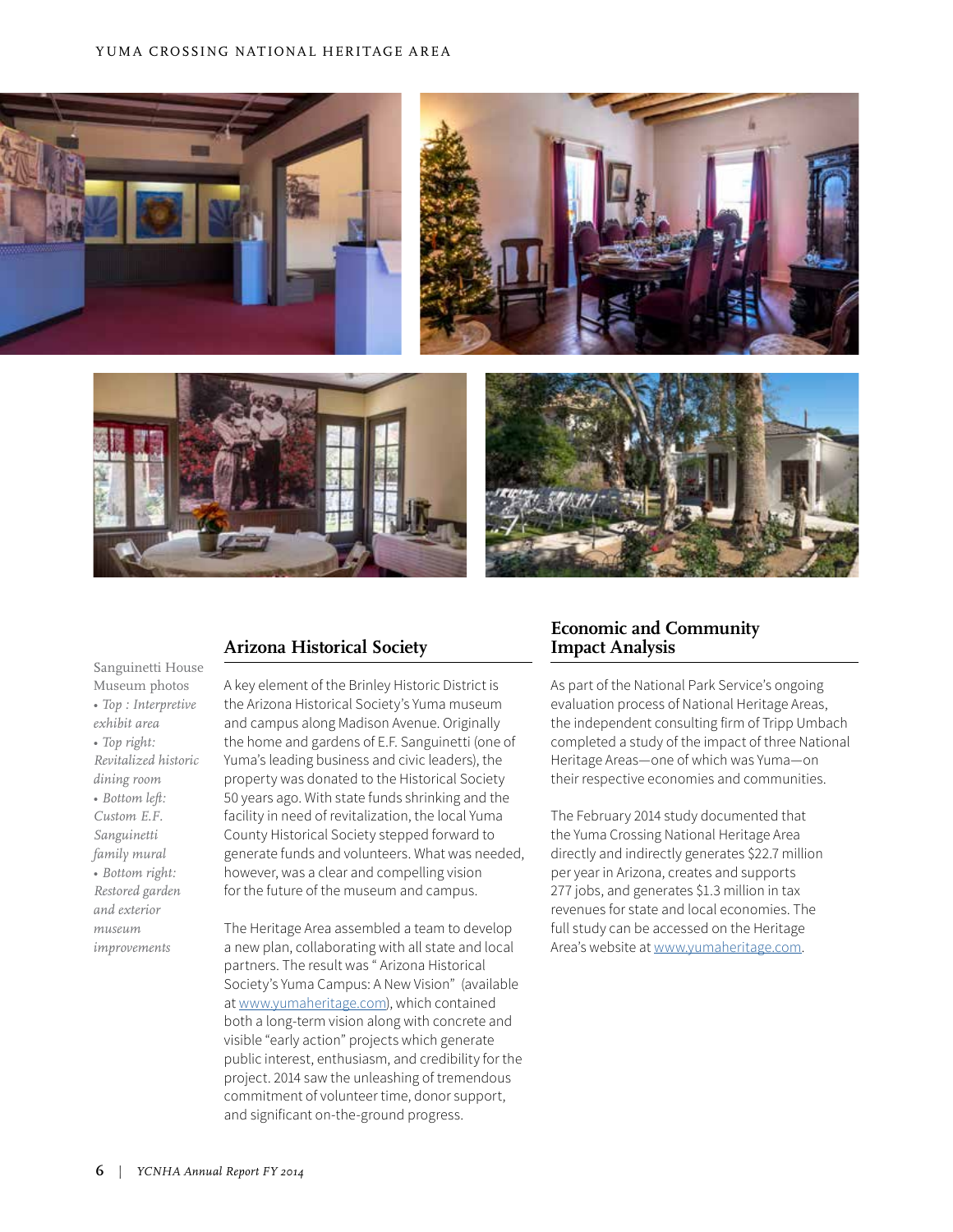

## **Quechan Riverfront**

The Quechan Indian Tribe has put together a plan for the redevelopment of their downtown riverfront—a plan which reflects their culture and values while complementing the City's improvements at Gateway Park. First phase work began by clearing non-native vegetation. The next steps make the cleared area accessible to the public. The Heritage Area will continue to support these efforts to complete the beautification of Yuma's downtown riverfront.

## **Reauthorization by Congress**

In 2000, the Yuma Crossing National Heritage Area was authorized by Congress for an initial 15 year period, which was set to expire on September 30, 2015. Without a renewal, the Heritage Area would have been denied access of funds from the National Park Service to implement and maintain riverfront improvements. In early 2014, Senator John McCain introduced legislation to reauthorize the Heritage Area for another 15 years, as did Congressmen Raul Grijalva and Ed Pastor.

Hearings in the Senate Committee on Energy and Natural Resources were held in June, during which the National Park Service testified favorably.

In December 2014, Senator McCain was successful in including a seven-year extension as part of a larger Public Lands bill which passed Congress and was signed into the law by the President. The Heritage Area not only thanks Senator McCain, but wants to express its appreciation to the City of Yuma, Yuma County, and the Quechan Indian Tribe for the resolutions they approved in support of reauthorization.

In addition, the Board and staff of the Heritage Area recognize the outpouring of support from the community which helped propel this success. This will allow the Heritage Area to maintain momentum for all the improvements taking place all along Yuma's riverfront.

*• Top: Quechan riverfront interpretive plan • Bottom left: Quechan riverfront • Bottom center: John M. Roll Federal Courthouse • Bottom right: Senator John McCain*